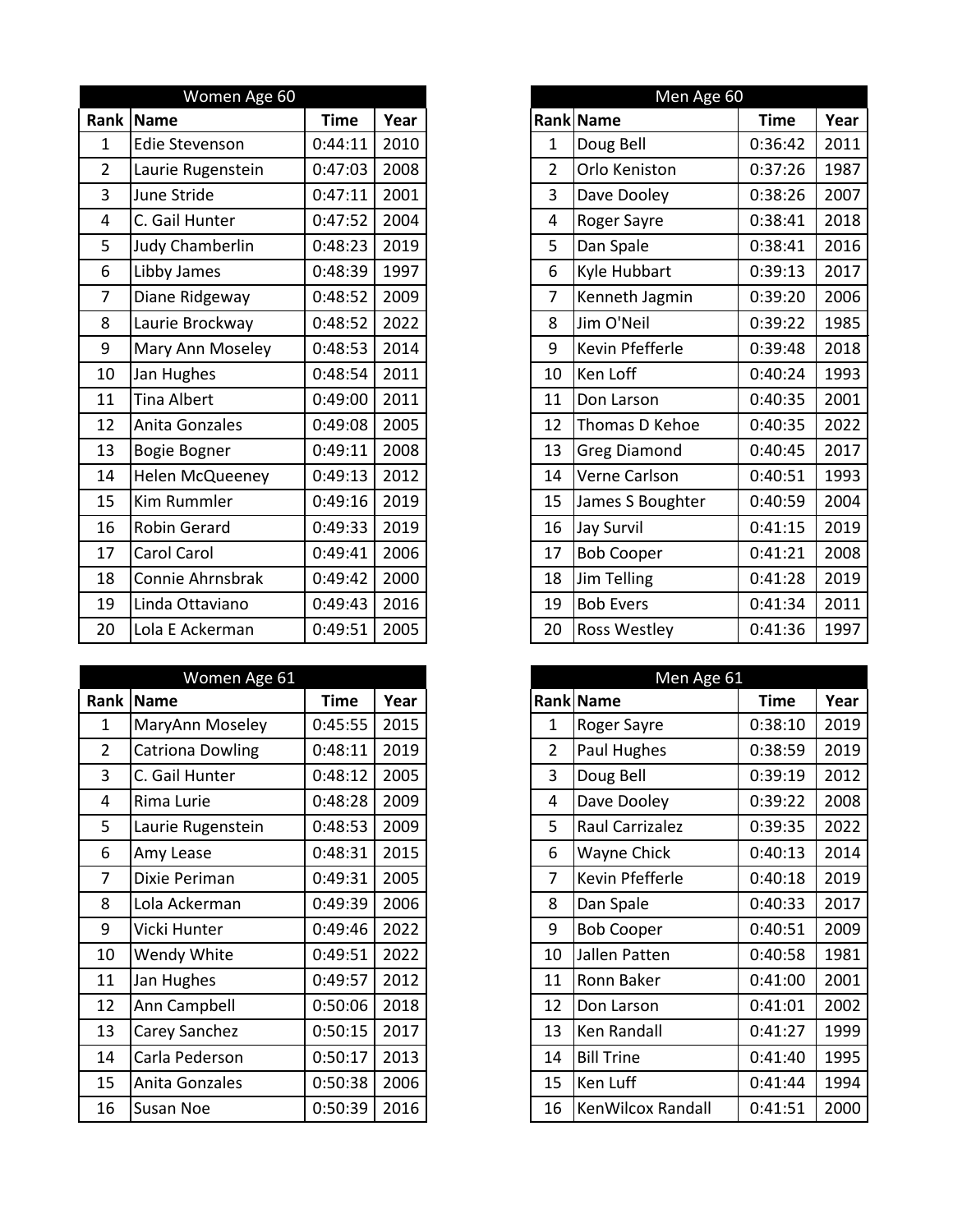|                 | 17 Constance Ahrnsbra | $0:50:51$   2001 |  |
|-----------------|-----------------------|------------------|--|
| 18              | Kerry Landsman        | $0:51:25$ 2014   |  |
| 19              | Jan Lobato            | $0:51:26$ 2019   |  |
| 20 <sup>2</sup> | Patti Spence          | $0:52:03$   2022 |  |

|                | Women Age 62       |             |      |                | Men Age 62               |             |      |
|----------------|--------------------|-------------|------|----------------|--------------------------|-------------|------|
|                | Rank Name          | <b>Time</b> | Year |                | Rank Name                | <b>Time</b> | Year |
| $\mathbf{1}$   | Laurie Rugenstein  | 0:46:28     | 2010 | $\mathbf{1}$   | Nico M. Solomos          | 0:37:33     | 2001 |
| $\overline{2}$ | Mary Ann Moseley   | 0:47:45     | 2016 | $\overline{2}$ | Dan King                 | 0:38:03     | 2022 |
| 3              | Amy Lease          | 0:48:53     | 2016 | 3              | Tim DeGrado              | 0:38:19     | 2022 |
| 4              | <b>Tina Albert</b> | 0:48:54     | 2013 | 4              | Doug Bell                | 0:39:42     | 2013 |
| 5              | Rima Lurie         | 0:48:57     | 2010 | 5              | Dave Dooley              | 0:39:43     | 2009 |
| 6              | Jan Hughes         | 0:49:39     | 2013 | 6              | Jay Littlepage           | 0:40:53     | 2022 |
| $\overline{7}$ | Carla Pederson     | 0:49:45     | 2014 | $\overline{7}$ | Don Larson               | 0:40:57     | 2003 |
| 8              | Constance Ahrnsbra | 0:49:49     | 2002 | 8              | <b>Heath Hibbard</b>     | 0:41:03     | 2015 |
| 9              | Libby James        | 0:49:56     | 1999 | 9              | Richard Ledoux           | 0:41:08     | 2019 |
| 10             | Gail Carlson       | 0:50:06     | 2006 | 10             | Kyle Hubbart             | 0:41:20     | 2019 |
| 11             | Karen Bernardi     | 0:50:13     | 2018 | 11             | <b>Bill Fortune</b>      | 0:41:27     | 1991 |
| 12             | Katie Abbott       | 0:50:14     | 2010 | 12             | <b>Edward Hernandez</b>  | 0:42:01     | 1999 |
| 13             | Ann Campbell       | 0:50:52     | 2019 | 13             | Ken Randall              | 0:42:08     | 2001 |
| 14             | Anita Zonker       | 0:51:09     | 2013 | 14             | <b>Ed Craighead</b>      | 0:42:17     | 2005 |
| 15             | Lola Ackerman      | 0:51:14     | 2007 | 15             | <b>Nicholas Fickling</b> | 0:42:19     | 2012 |
| 16             | Carey Sanchez      | 0:51:52     | 2018 | 16             | <b>Adam Feerst</b>       | 0:42:30     | 2022 |
| 17             | <b>Mary Black</b>  | 0:52:20     | 2015 | 17             | <b>Irving Weiss</b>      | 0:42:47     | 1981 |
| 18             | Kathy Kirsling     | 0:52:36     | 2011 | 18             | Dan Spale                | 0:42:49     | 2018 |
| 19             | Gigi Jones         | 0:52:46     | 2010 | 19             | Tom Lemire               | 0:42:51     | 2005 |
| 20             | Virgina Strange    | 0:53:07     | 2008 | 20             | Ronn Baker               | 0:43:00     | 2002 |

|                | Women Age 63      |         |      |    | Men Age 63              |             |      |
|----------------|-------------------|---------|------|----|-------------------------|-------------|------|
|                | <b>Rank Name</b>  | Time    | Year |    | <b>Rank Name</b>        | <b>Time</b> | Year |
| 1              | Laurie Rugenstein | 0:47:06 | 2011 | 1  | Doug Bell               | 0:39:21     | 2014 |
| $\overline{2}$ | Marilyn Stapleton | 0:46:28 | 2010 | 2  | Dave Dooley             | 0:40:04     | 2010 |
| $\overline{3}$ | Libby James       | 0:48:11 | 2000 | 3  | <b>Heath Hibbard</b>    | 0:40:49     | 2016 |
| 4              | Rima Lurie        | 0:49:11 | 2011 | 4  | <b>Elliott Henry</b>    | 0:42:00     | 2009 |
| 5              | Connie Ahrnsbrak  | 0:50:09 | 2003 | 5  | Jay Survil              | 0:42:02     | 2022 |
| 6              | Carla Pederson    | 0:50:10 | 2015 | 6  | <b>Bill Fortune</b>     | 0:42:07     | 1992 |
| $\overline{7}$ | Amy Lease         | 0:50:22 | 2017 | 7  | <b>Martin Lascelles</b> | 0:42:25     | 2018 |
| 8              | Jan Hughes        | 0:50:24 | 2014 | 8  | Tom Lemire              | 0:42:34     | 2006 |
| 9              | Karen Bernardi    | 0:50:45 | 2019 | 9  | <b>Paul Nicolaides</b>  | 0:42:34     | 2019 |
| 10             | Diane Easton      | 0:50:47 | 2013 | 10 | Ed Craighead            | 0:42:44     | 2006 |
| 11             | Tina Albert       | 0:51:02 | 2014 | 11 | Ken Randall             | 0:43:08     | 2002 |
| 12             | Anita Zonker      | 0:51:03 | 2014 | 12 | Michael Hazilla         | 0:43:13     | 2010 |

| 17 | Constance Ahrnsbra | $0:50:51$   2001 | 17 | <b>Greg Diamond</b>   | 0:41:53 |  |
|----|--------------------|------------------|----|-----------------------|---------|--|
| 18 | Kerry Landsman     | $0:51:25$   2014 |    | 18 Nicholas Fickling  | 0:41:54 |  |
| 19 | Jan Lobato         | $0:51:26$   2019 |    | 19 Ed Craighead       | 0:42:26 |  |
| 20 | Patti Spence       | $0:52:03$   2022 |    | 20   Martin Lascelles | 0:42:26 |  |

|                  | Women Age 62       |             |      |
|------------------|--------------------|-------------|------|
|                  | ank Name           | <b>Time</b> | Year |
| $\mathbf{1}$     | Laurie Rugenstein  | 0:46:28     | 2010 |
| $\overline{2}$   | Mary Ann Moseley   | 0:47:45     | 2016 |
| 3                | Amy Lease          | 0:48:53     | 2016 |
| 4                | <b>Tina Albert</b> | 0:48:54     | 2013 |
| 5                | Rima Lurie         | 0:48:57     | 2010 |
| 6                | Jan Hughes         | 0:49:39     | 2013 |
| $\overline{7}$   | Carla Pederson     | 0:49:45     | 2014 |
| 8                | Constance Ahrnsbra | 0:49:49     | 2002 |
| $\boldsymbol{9}$ | Libby James        | 0:49:56     | 1999 |
| 10               | Gail Carlson       | 0:50:06     | 2006 |
| 11               | Karen Bernardi     | 0:50:13     | 2018 |
| 12               | Katie Abbott       | 0:50:14     | 2010 |
| 13               | Ann Campbell       | 0:50:52     | 2019 |
| 14               | Anita Zonker       | 0:51:09     | 2013 |
| 15               | Lola Ackerman      | 0:51:14     | 2007 |
| 16               | Carey Sanchez      | 0:51:52     | 2018 |
| 17               | Mary Black         | 0:52:20     | 2015 |
| 18               | Kathy Kirsling     | 0:52:36     | 2011 |
| 19               | Gigi Jones         | 0:52:46     | 2010 |
| 20               | Virgina Strange    | 0:53:07     | 2008 |

|                | Women Age 63       |             |      |
|----------------|--------------------|-------------|------|
|                | ank Name           | <b>Time</b> | Year |
|                | Laurie Rugenstein  | 0:47:06     | 2011 |
|                | Marilyn Stapleton  | 0:46:28     | 2010 |
|                | Libby James        | 0:48:11     | 2000 |
|                | Rima Lurie         | 0:49:11     | 2011 |
| 5 <sup>5</sup> | Connie Ahrnsbrak   | 0:50:09     | 2003 |
|                | Carla Pederson     | 0:50:10     | 2015 |
| $\overline{7}$ | Amy Lease          | 0:50:22     | 2017 |
| 8              | Jan Hughes         | 0:50:24     | 2014 |
| 9              | Karen Bernardi     | 0:50:45     | 2019 |
| 10             | Diane Easton       | 0:50:47     | 2013 |
| 11             | <b>Tina Albert</b> | 0:51:02     | 2014 |
| 12             | Anita Zonker       | 0:51:03     | 2014 |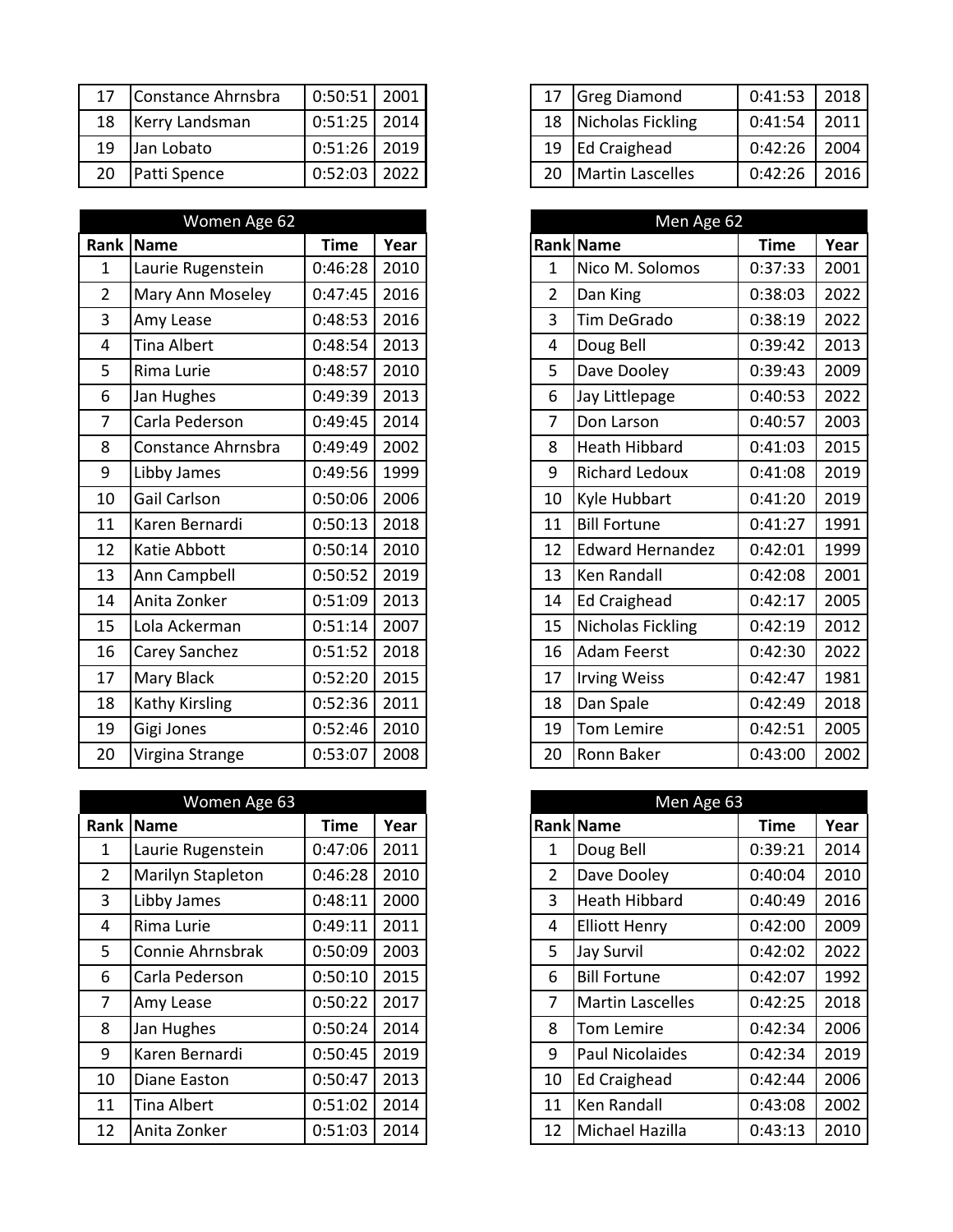| 13 | <b>Mary Black</b>      | 0:51:13 | 2016 |
|----|------------------------|---------|------|
| 14 | <b>Kathy Kirsling</b>  | 0:51:30 | 2012 |
| 15 | Pam Berthold           | 0:51:41 | 2012 |
| 16 | <b>Ellen Nitz</b>      | 0:51:51 | 2004 |
| 17 | <b>Judy Chamberlin</b> | 0:52:10 | 2022 |
| 18 | Geraldine              | 0:52:14 | 2019 |
| 19 | Sharon Lotesto         | 0:52:16 | 2014 |
| 20 | Cindy Johnston         | 0:52:21 | 2022 |

|                | Women Age 64             |             |      |
|----------------|--------------------------|-------------|------|
|                | Rank Name                | <b>Time</b> | Year |
| $\mathbf{1}$   | Edie Stevenson           | 0:45:12     | 2014 |
| $\overline{2}$ | Laurie Rugenstein        | 0:47:32     | 2012 |
| 3              | Diane Easton             | 0:49:15     | 2014 |
| 4              | Libby James              | 0:49:31     | 2001 |
| 5              | <b>Catriona Dowling</b>  | 0:49:50     | 2022 |
| 6              | Constance Ahrnsbra       | 0:49:56     | 2004 |
| $\overline{7}$ | <b>Tina Albert</b>       | 0:50:06     | 2015 |
| 8              | Kathy Kirsling           | 0:50:13     | 2013 |
| 9              | Carla Pederson           | 0:50:39     | 2016 |
| 10             | Jan Hughes               | 0:50:51     | 2015 |
| 11             | Marilyn Adler            | 0:50:56     | 2022 |
| 12             | <b>Mary Black</b>        | 0:51:00     | 2017 |
| 13             | <b>Charlotte Belless</b> | 0:52:05     | 1998 |
| 14             | Pam Berthold             | 0:52:16     | 2013 |
| 15             | <b>Sharon Vos</b>        | 0:52:39     | 2019 |
| 16             | Judy Moir                | 0:52:43     | 2006 |
| 17             | Anita Zonker             | 0:52:52     | 2015 |
| 18             | Amy Lease                | 0:53:00     | 2018 |
| 19             | Lorrie Allen             | 0:53:01     | 2013 |
| 20             | Elisabeth Kandel         | 0:53:10     | 2007 |

|                | Women Age 65      |             |      |   | Men Age 65       |             |      |
|----------------|-------------------|-------------|------|---|------------------|-------------|------|
|                | Rank Name         | <b>Time</b> | Year |   | <b>Rank Name</b> | <b>Time</b> | Year |
| 1              | Laurie Rugenstein | 0:47:06     | 2013 |   | Doug Bell        | 0:40:48     | 2016 |
| $\overline{2}$ | Edie Stevenson    | 0:47:15     | 2015 | 2 | Heath Hibbard    | 0:41:31     | 2018 |
| 3              | Jan Vermilye      | 0:50:14     | 2015 | 3 | Dave Dooley      | 0:41:46     | 2012 |
| 4              | C. Gail Hunter    | 0:50:26     | 2009 | 4 | Kyle Hubbart     | 0:42:17     | 2022 |
| 5              | Carla Pederson    | 0:50:29     | 2017 | 5 | Jose Cardenas    | 0:42:21     | 1999 |
| 6              | Tina Albert       | 0:50:36     | 2016 | 6 | Don Larson       | 0:42:40     | 2006 |
| $\overline{7}$ | Libby James       | 0:50:40     | 2002 |   | Tom Lemire       | 0:43:22     | 2008 |
| 8              | Paula Cappaert    | 0:50:44     | 2019 | 8 | George Braun     | 0:43:24     |      |

| 13 | Mary Black            | 0:51:13 | 2016 | 13 | Jim Telling        | 0:43:18 | 2022 |
|----|-----------------------|---------|------|----|--------------------|---------|------|
| 14 | <b>Kathy Kirsling</b> | 0:51:30 | 2012 | 14 | <b>Bob Turley</b>  | 0:43:23 | 1993 |
| 15 | Pam Berthold          | 0:51:41 | 2012 | 15 | Danny Spoonts      | 0:43:24 | 2014 |
| 16 | <b>Ellen Nitz</b>     | 0:51:51 | 2004 | 16 | <b>Ken Prior</b>   | 0:43:25 | 2004 |
| 17 | Judy Chamberlin       | 0:52:10 | 2022 | 17 | Jose Cardenas      | 0:43:27 | 1997 |
| 18 | Geraldine             | 0:52:14 | 2019 | 18 | George Braun       | 0:43:27 | 2017 |
| 19 | Sharon Lotesto        | 0:52:16 | 2014 | 19 | <b>Henry Baker</b> | 0:43:32 | 1992 |
| 20 | Cindy Johnston        | 0:52:21 | 2022 | 20 | Doug Chesnut       | 0:43:40 | 2016 |
|    |                       |         |      |    |                    |         |      |

|                | Women Age 64             |             |      |
|----------------|--------------------------|-------------|------|
|                | ank Name                 | <b>Time</b> | Year |
| $\mathbf{1}$   | Edie Stevenson           | 0:45:12     | 2014 |
| $\overline{2}$ | Laurie Rugenstein        | 0:47:32     | 2012 |
| 3              | Diane Easton             | 0:49:15     | 2014 |
| 4              | Libby James              | 0:49:31     | 2001 |
| 5              | <b>Catriona Dowling</b>  | 0:49:50     | 2022 |
| 6              | Constance Ahrnsbra       | 0:49:56     | 2004 |
| $\overline{7}$ | <b>Tina Albert</b>       | 0:50:06     | 2015 |
| $\,8\,$        | <b>Kathy Kirsling</b>    | 0:50:13     | 2013 |
| 9              | Carla Pederson           | 0:50:39     | 2016 |
| 10             | Jan Hughes               | 0:50:51     | 2015 |
| 11             | Marilyn Adler            | 0:50:56     | 2022 |
| 12             | <b>Mary Black</b>        | 0:51:00     | 2017 |
| 13             | <b>Charlotte Belless</b> | 0:52:05     | 1998 |
| 14             | Pam Berthold             | 0:52:16     | 2013 |
| 15             | <b>Sharon Vos</b>        | 0:52:39     | 2019 |
| 16             | Judy Moir                | 0:52:43     | 2006 |
| 17             | Anita Zonker             | 0:52:52     | 2015 |
| 18             | Amy Lease                | 0:53:00     | 2018 |
| 19             | Lorrie Allen             | 0:53:01     | 2013 |
| 20             | Elisabeth Kandel         | 0:53:10     | 2007 |

|                | Women Age 65          |         |      |   | Men Age 65           |             |      |
|----------------|-----------------------|---------|------|---|----------------------|-------------|------|
|                | ank  Name             | Time    | Year |   | <b>Rank Name</b>     | <b>Time</b> | Year |
| 1              | Laurie Rugenstein     | 0:47:06 | 2013 |   | Doug Bell            | 0:40:48     | 2016 |
| $\overline{2}$ | <b>Edie Stevenson</b> | 0:47:15 | 2015 | 2 | <b>Heath Hibbard</b> | 0:41:31     | 2018 |
| 3              | Jan Vermilye          | 0:50:14 | 2015 | 3 | Dave Dooley          | 0:41:46     | 2012 |
| 4              | C. Gail Hunter        | 0:50:26 | 2009 | 4 | Kyle Hubbart         | 0:42:17     | 2022 |
| 5              | Carla Pederson        | 0:50:29 | 2017 | 5 | Jose Cardenas        | 0:42:21     | 1999 |
| 6              | Tina Albert           | 0:50:36 | 2016 | 6 | Don Larson           | 0:42:40     | 2006 |
| $\overline{7}$ | Libby James           | 0:50:40 | 2002 | 7 | Tom Lemire           | 0:43:22     | 2008 |
| 8              | Paula Cappaert        | 0:50:44 | 2019 | 8 | George Braun         | 0:43:24     | 2019 |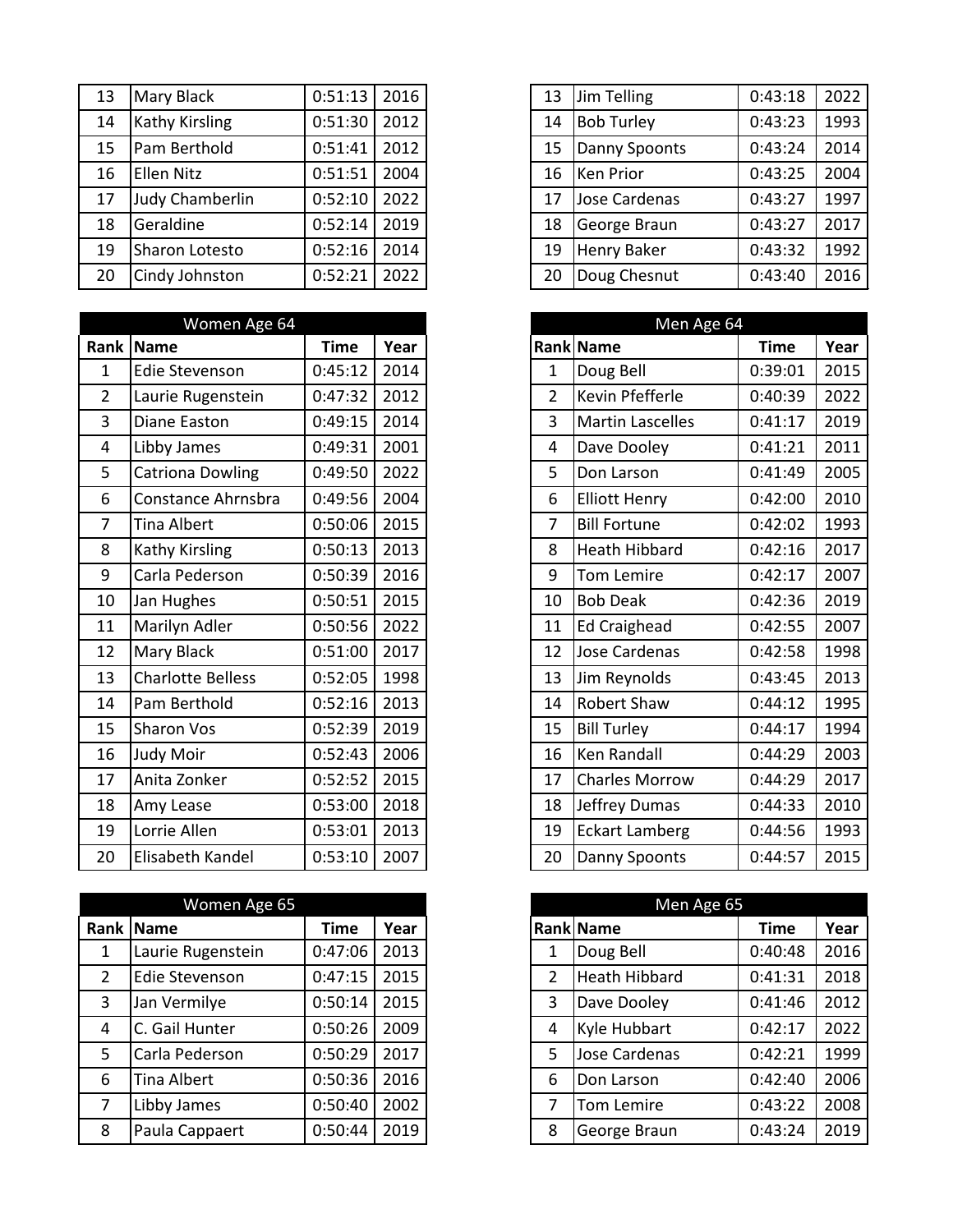| 9  | Constance Ahrnsbra       | 0:51:20 | 2005 |
|----|--------------------------|---------|------|
| 10 | Kathy Kirsling           | 0:52:21 | 2014 |
| 11 | Rima Lurie               | 0:52:41 | 2013 |
| 12 | Cathy Morgan             | 0:52:47 | 2012 |
| 13 | Dorothy Bradley          | 0:52:49 | 1995 |
| 14 | Ann Campbell             | 0:52:53 | 2022 |
| 15 | Lynn Hermanson           | 0:53:17 | 2018 |
| 16 | Amy Lease                | 0:53:19 | 2019 |
| 17 | <b>Nancy Antos</b>       | 0:53:47 | 2015 |
| 18 | Patricia Peterson        | 0:53:59 | 2003 |
| 19 | <b>Charlotte Belless</b> | 0:54:08 | 1999 |
| 20 | Lois Calhoun             | 0:54:42 | 2001 |

|                | Women Age 66            |             |      |                | Men Age 66            |             |      |
|----------------|-------------------------|-------------|------|----------------|-----------------------|-------------|------|
|                | Rank Name               | <b>Time</b> | Year |                | Rank Name             | <b>Time</b> | Year |
| $\mathbf{1}$   | JoAnn Meyer             | 0:48:45     | 2009 | $\mathbf{1}$   | Dan Spale             | 0:41:13     | 2022 |
| $\overline{2}$ | Libby James             | 0:49:05     | 2003 | $\overline{2}$ | <b>Chuck Smead</b>    | 0:41:41     | 2018 |
| 3              | Laurie Rugenstein       | 0:49:51     | 2014 | 3              | Doug Bell             | 0:41:48     | 2017 |
| 4              | Carla Pederson          | 0:50:33     | 2018 | 4              | Don Larson            | 0:42:16     | 2007 |
| 5              | Teresa Burbano          | 0:50:48     | 2003 | 5              | Dave Dooley           | 0:42:42     | 2013 |
| 6              | <b>Catherine Curtis</b> | 0:51:11     | 2018 | 6              | George Sheehan        | 0:42:48     | 1985 |
| $\overline{7}$ | Rima Lurie              | 0:51:34     | 2014 | $\overline{7}$ | Jose Cardenas         | 0:42:57     | 2000 |
| 8              | Lynn Hermanson          | 0:52:55     | 2018 | 8              | Heath Hibbard         | 0:43:15     | 2019 |
| 9              | Dorothy Bradley         | 0:53:54     | 1996 | 9              | <b>Ed Craighead</b>   | 0:44:02     | 2009 |
| 10             | Lorrie Allen            | 0:54:03     | 2015 | 10             | Jerry Blair           | 0:44:07     | 2022 |
| 11             | Nancy Antos             | 0:54:06     | 2016 | 11             | Warren Bystedt        | 0:44:26     | 1996 |
| 12             | Carey Sanchez           | 0:55:22     | 2022 | 12             | <b>Charles Morrow</b> | 0:45:11     | 2019 |
| 13             | Debbie Hathaway         | 0:54:25     | 2018 | 13             | <b>Elliott Henry</b>  | 0:45:20     | 2012 |
| 14             | Caroline Luttrull       | 0:54:26     | 2006 | 14             | Jeff Dumas            | 0:45:34     | 2012 |
| 15             | <b>Tina Albert</b>      | 0:54:34     | 2017 | 15             | Douglas Chesnut       | 0:45:41     | 2019 |
| 16             | Cathy Morgan            | 0:54:39     | 2013 | 16             | Jim Reynolds          | 0:45:51     | 2015 |
| 17             | Mary Alice Sparks       | 0:54:55     | 2022 | 17             | <b>Ed Mighell</b>     | 0:45:58     | 1996 |
| 18             | Martha Kinsinger        | 0:54:56     | 2001 | 18             | Tom Ellis             | 0:46:06     | 2002 |
| 19             | Meg Heerdt              | 0:54:59     | 2016 | 19             | Benji Durden          | 0:46:07     | 2018 |
| 20             | Susie Quinn             | 0:55:15     | 2022 | 20             | <b>Buzz Allen</b>     | 0:46:13     | 2016 |

|   | Women Age 67      |         |      |
|---|-------------------|---------|------|
|   | Rank Name         | Time    | Year |
|   | Laurie Rugenstein | 0:48:38 | 2015 |
| 2 | Jo Ann Meyer      | 0:48:57 | 2010 |
| 3 | Marilyn Stapleton | 0:49:06 | 2014 |
| 4 | Carla Pederson    | 0:49:44 | 2019 |

| 9  | Constance Ahrnsbra       | 0:51:20 | 2005 | 9  | Tom Lemire           | 0:43:43 | 2009 |
|----|--------------------------|---------|------|----|----------------------|---------|------|
| 10 | <b>Kathy Kirsling</b>    | 0:52:21 | 2014 | 10 | <b>Ed Craighead</b>  | 0:44:03 | 2008 |
| 11 | Rima Lurie               | 0:52:41 | 2013 | 11 | <b>Bill Turley</b>   | 0:44:20 | 1995 |
| 12 | Cathy Morgan             | 0:52:47 | 2012 | 12 | <b>Elliott Henry</b> | 0:44:25 | 2011 |
| 13 | Dorothy Bradley          | 0:52:49 | 1995 | 13 | <b>Greg Diamond</b>  | 0:44:42 | 2022 |
| 14 | Ann Campbell             | 0:52:53 | 2022 | 14 | <b>Bill Smitham</b>  | 0:44:47 | 2009 |
| 15 | Lynn Hermanson           | 0:53:17 | 2018 | 15 | <b>Gary Cooper</b>   | 0:45:07 | 2008 |
| 16 | Amy Lease                | 0:53:19 | 2019 | 16 | Warren Bystedt       | 0:45:13 | 1995 |
| 17 | <b>Nancy Antos</b>       | 0:53:47 | 2015 | 17 | <b>Ted Kennedy</b>   | 0:45:16 | 2022 |
| 18 | Patricia Peterson        | 0:53:59 | 2003 | 18 | Don Kinney           | 0:45:29 | 2005 |
| 19 | <b>Charlotte Belless</b> | 0:54:08 | 1999 | 19 | <b>Robert Shaw</b>   | 0:45:30 | 1996 |
| 20 | Lois Calhoun             | 0:54:42 | 2001 | 20 | <b>Drew Clark</b>    | 0:45:31 | 2012 |
|    |                          |         |      |    |                      |         |      |

|                  | Women Age 66            |             |      |
|------------------|-------------------------|-------------|------|
|                  | ank Name                | <b>Time</b> | Year |
| $\mathbf{1}$     | JoAnn Meyer             | 0:48:45     | 2009 |
| $\overline{2}$   | Libby James             | 0:49:05     | 2003 |
| $\overline{3}$   | Laurie Rugenstein       | 0:49:51     | 2014 |
| $\overline{4}$   | Carla Pederson          | 0:50:33     | 2018 |
| 5                | Teresa Burbano          | 0:50:48     | 2003 |
| 6                | <b>Catherine Curtis</b> | 0:51:11     | 2018 |
| $\overline{7}$   | Rima Lurie              | 0:51:34     | 2014 |
| 8                | Lynn Hermanson          | 0:52:55     | 2018 |
| $\boldsymbol{9}$ | Dorothy Bradley         | 0:53:54     | 1996 |
| 10               | Lorrie Allen            | 0:54:03     | 2015 |
| 11               | Nancy Antos             | 0:54:06     | 2016 |
| 12               | Carey Sanchez           | 0:55:22     | 2022 |
| 13               | Debbie Hathaway         | 0:54:25     | 2018 |
| 14               | Caroline Luttrull       | 0:54:26     | 2006 |
| 15               | <b>Tina Albert</b>      | 0:54:34     | 2017 |
| 16               | Cathy Morgan            | 0:54:39     | 2013 |
| 17               | Mary Alice Sparks       | 0:54:55     | 2022 |
| 18               | Martha Kinsinger        | 0:54:56     | 2001 |
| 19               | Meg Heerdt              | 0:54:59     | 2016 |
| 20               | <b>Susie Quinn</b>      | 0:55:15     | 2022 |

|                | Women Age 67      |         |      |  | Men Age 67         |         |      |
|----------------|-------------------|---------|------|--|--------------------|---------|------|
|                | ank  Name         | Time    | Year |  | <b>Rank Name</b>   | Time    | Year |
|                | Laurie Rugenstein | 0:48:38 | 2015 |  | <b>Chuck Smead</b> | 0:42:52 | 2019 |
| $\overline{2}$ | Jo Ann Meyer      | 0:48:57 | 2010 |  | Jack Pottle        | 0:43:11 | 2022 |
| 3              | Marilyn Stapleton | 0:49:06 | 2014 |  | Dave Dooley        | 0:43:31 | 2014 |
| 4              | Carla Pederson    | 0:49:44 | 2019 |  | Don Larson         | 0:43:44 | 2008 |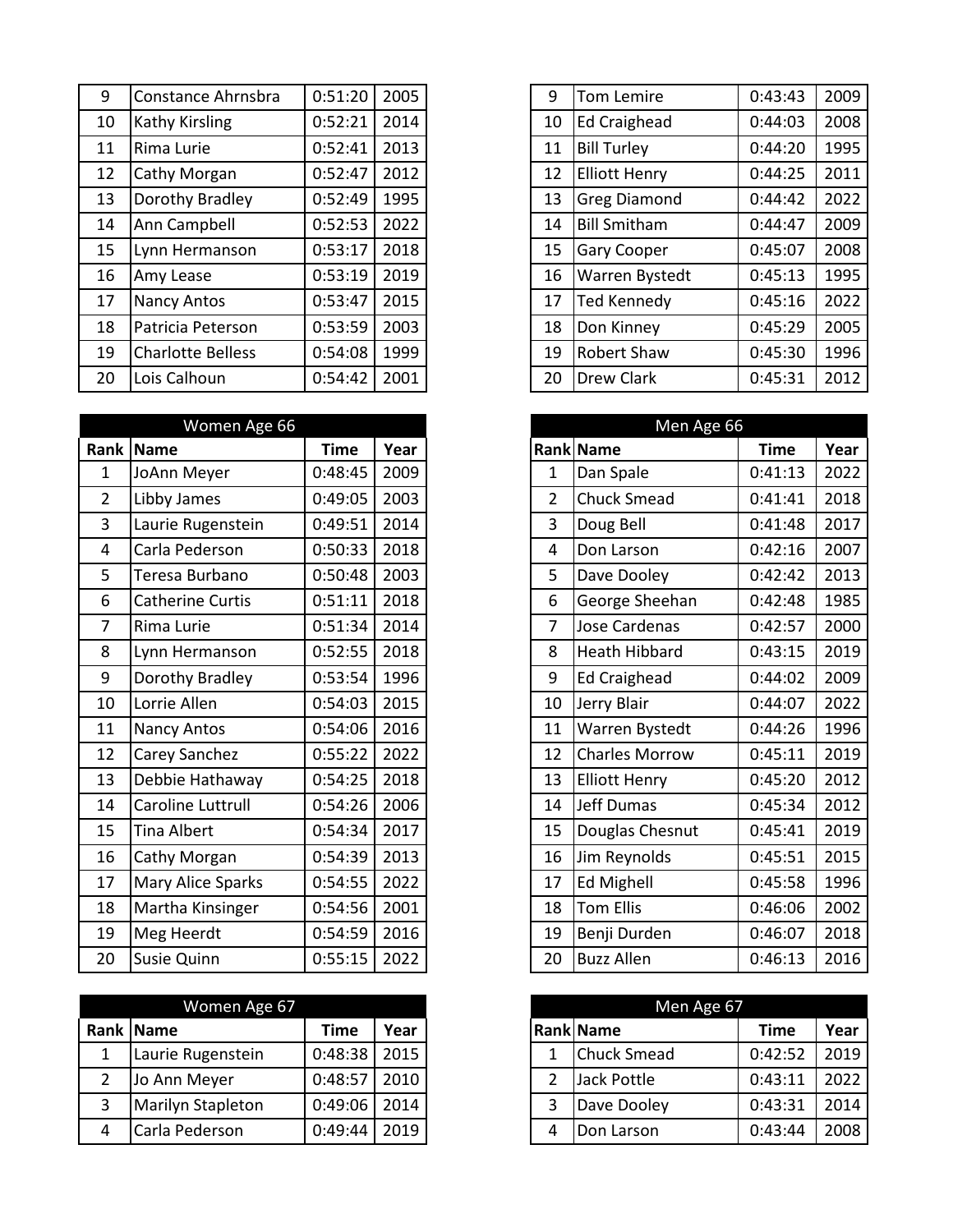| 5  | <b>Catherine Curtis</b> | 0:49:54 | 2019 |
|----|-------------------------|---------|------|
| 6  | Libby James             | 0:49:59 | 2004 |
| 7  | C. Gail Hunter          | 0:50:56 | 2011 |
| 8  | Rima Lurie              | 0:51:17 | 2015 |
| 9  | Lynn Hermanson          | 0:52:01 | 2019 |
| 10 | Jan Vermilye            | 0:52:52 | 2017 |
| 11 | Constance Delphina      | 0:53:21 | 2007 |
| 12 | <b>Sharon Vos</b>       | 0:54:42 | 2022 |
| 13 | Jan Hughes              | 0:54:31 | 2018 |
| 14 | Patricia Peterson       | 0:55:08 | 2005 |
| 15 | Caroline Luttrull       | 0:55:16 | 2007 |
| 16 | Patricia Burgess        | 0:55:24 | 2018 |
| 17 | Martha Kinsinger        | 0:55:44 | 2002 |
| 18 | Jaye Zola               | 0:55:48 | 2019 |
| 19 | Anita Gonzales          | 0:56:20 | 2012 |
| 20 | Lorraine Allen          | 0:56:24 | 2016 |

|                | Women Age 68        |             |      |
|----------------|---------------------|-------------|------|
|                | Rank Name           | <b>Time</b> | Year |
| $\mathbf{1}$   | Laurie Rugenstein   | 0:48:46     | 2016 |
| $\overline{2}$ | Constance Ahrnsbra  | 0:51:07     | 2008 |
| $\overline{3}$ | Libby James         | 0:51:28     | 2005 |
| 4              | Dorothy Bradley     | 0:53:13     | 1998 |
| 5              | Gail Leland         | 0:53:47     | 2019 |
| 6              | Rima Lurie          | 0:54:17     | 2016 |
| $\overline{7}$ | Jan Vermilye        | 0:55:10     | 2018 |
| 8              | Cathy Morgan        | 0:55:32     | 2015 |
| 9              | Nancy Smalley       | 0:56:05     | 1995 |
| 10             | Lois Calhoun        | 0:56:15     | 2004 |
| 11             | Anita Zonker        | 0:56:16     | 2019 |
| 12             | Judy Moir           | 0:57:31     | 2010 |
| 13             | Theresa Moylan      | 0:57:41     | 2015 |
| 14             | Martha Kinsinger    | 0:58:15     | 2003 |
| 15             | <b>Suzy Ando</b>    | 0:58:16     | 2017 |
| 16             | Helen Botti         | 0:58:27     | 2005 |
| 17             | <b>Judy Bomer</b>   | 0:59:04     | 2012 |
| 18             | Ann Crosby          | 0:59:10     | 2016 |
| 19             | <b>Betty Valent</b> | 0:59:17     | 2008 |
| 20             | Rose Boyle          | 0:59:35     | 2011 |

| Women Age 69 |                  |           |      | Men Age 69       |                   |      |  |
|--------------|------------------|-----------|------|------------------|-------------------|------|--|
|              | <b>Rank Name</b> | --<br>īme | Year | <b>Rank Name</b> | --<br><b>Time</b> | Year |  |

| 5 <sup>5</sup> | <b>Catherine Curtis</b> | 0:49:54 | 2019 | 5  | Jose Cardenas           | 0:43:57 | 2001 |
|----------------|-------------------------|---------|------|----|-------------------------|---------|------|
| 6              | Libby James             | 0:49:59 | 2004 | 6  | <b>Ed Craighead</b>     | 0:44:18 | 2010 |
| $\overline{7}$ | C. Gail Hunter          | 0:50:56 | 2011 | 7  | <b>Martin Lascelles</b> | 0:44:05 | 2022 |
| 8              | Rima Lurie              | 0:51:17 | 2015 | 8  | <b>Bill Turley</b>      | 0:45:07 | 1997 |
| 9              | Lynn Hermanson          | 0:52:01 | 2019 | 9  | <b>Tom Lemire</b>       | 0:45:11 | 2010 |
| 10             | Jan Vermilye            | 0:52:52 | 2017 | 10 | Carl Mohr               | 0:45:29 | 2018 |
| 11             | Constance Delphina      | 0:53:21 | 2007 | 11 | Andrew Peabody          | 0:45:42 | 2018 |
| 12             | Sharon Vos              | 0:54:42 | 2022 | 12 | Craig Hayes             | 0:45:47 | 2019 |
| 13             | Jan Hughes              | 0:54:31 | 2018 | 13 | Jim Reynolds            | 0:46:06 | 2016 |
| 14             | Patricia Peterson       | 0:55:08 | 2005 | 14 | <b>Elliott Henry</b>    | 0:46:10 | 2013 |
| 15             | Caroline Luttrull       | 0:55:16 | 2007 | 15 | Don Kinney              | 0:46:32 | 2007 |
| 16             | Patricia Burgess        | 0:55:24 | 2018 | 16 | <b>Steve Parker</b>     | 0:46:36 | 2019 |
| 17             | Martha Kinsinger        | 0:55:44 | 2002 | 17 | <b>Rich Romero</b>      | 0:46:46 | 2004 |
| 18             | Jaye Zola               | 0:55:48 | 2019 | 18 | Benji Durden            | 0:47:07 | 2019 |
| 19             | Anita Gonzales          | 0:56:20 | 2012 | 19 | Warren Bystedt          | 0:47:20 | 1997 |
| 20             | Lorraine Allen          | 0:56:24 | 2016 | 20 | Scott Boylan            | 0:47:22 | 2022 |
|                |                         |         |      |    |                         |         |      |

|                | Women Age 68         |             |      |                | Men Age 68             |             |  |
|----------------|----------------------|-------------|------|----------------|------------------------|-------------|--|
|                | ank Name             | <b>Time</b> | Year |                | Rank Name              | <b>Time</b> |  |
| $\mathbf{1}$   | Laurie Rugenstein    | 0:48:46     | 2016 | $\mathbf{1}$   | Jose Cardenas          | 0:42:22     |  |
| $\overline{2}$ | Constance Ahrnsbra   | 0:51:07     | 2008 | $\overline{2}$ | Doug Bell              | 0:43:37     |  |
| 3              | Libby James          | 0:51:28     | 2005 | 3              | Don Larson             | 0:43:58     |  |
| $\overline{4}$ | Dorothy Bradley      | 0:53:13     | 1998 | 4              | Dave Dooley            | 0:44:43     |  |
| 5              | Gail Leland          | 0:53:47     | 2019 | 5              | <b>Ed Craighead</b>    | 0:44:59     |  |
| 6              | Rima Lurie           | 0:54:17     | 2016 | 6              | <b>Bill Dunn</b>       | 0:45:00     |  |
| $\overline{7}$ | Jan Vermilye         | 0:55:10     | 2018 | 7              | <b>Noel Pace</b>       | 0:45:47     |  |
| 8              | Cathy Morgan         | 0:55:32     | 2015 | 8              | <b>Bob McCallister</b> | 0:46:07     |  |
| 9              | <b>Nancy Smalley</b> | 0:56:05     | 1995 | 9              | Bernie Bedlinger       | 0:46:27     |  |
| 10             | Lois Calhoun         | 0:56:15     | 2004 | 10             | Jim Reynolds           | 0:46:42     |  |
| 11             | Anita Zonker         | 0:56:16     | 2019 | 11             | <b>Elliott Henry</b>   | 0:46:58     |  |
| 12             | Judy Moir            | 0:57:31     | 2010 | 12             | <b>Bill Turley</b>     | 0:46:58     |  |
| 13             | Theresa Moylan       | 0:57:41     | 2015 | 13             | Don Kinney             | 0:47:01     |  |
| 14             | Martha Kinsinger     | 0:58:15     | 2003 | 14             | Tom Lemire             | 0:47:09     |  |
| 15             | Suzy Ando            | 0:58:16     | 2017 | 15             | Jim Noone              | 0:47:32     |  |
| 16             | Helen Botti          | 0:58:27     | 2005 | 16             | Ken Bodine             | 0:47:41     |  |
| 17             | <b>Judy Bomer</b>    | 0:59:04     | 2012 | 17             | George Mathes          | 0:48:02     |  |
| 18             | Ann Crosby           | 0:59:10     | 2016 | 18             | Dr. Javier Abrego      | 0:48:05     |  |
| 19             | <b>Betty Valent</b>  | 0:59:17     | 2008 | 19             | Rich Sandoval          | 0:48:05     |  |
| 20             | Rose Boyle           | 0:59:35     | 2011 | 20             | Richard Bouton         | 0:48:14     |  |

| Men Age 69 |                  |  |             |      |  |  |  |
|------------|------------------|--|-------------|------|--|--|--|
|            | <b>Rank Name</b> |  | <b>Time</b> | Year |  |  |  |